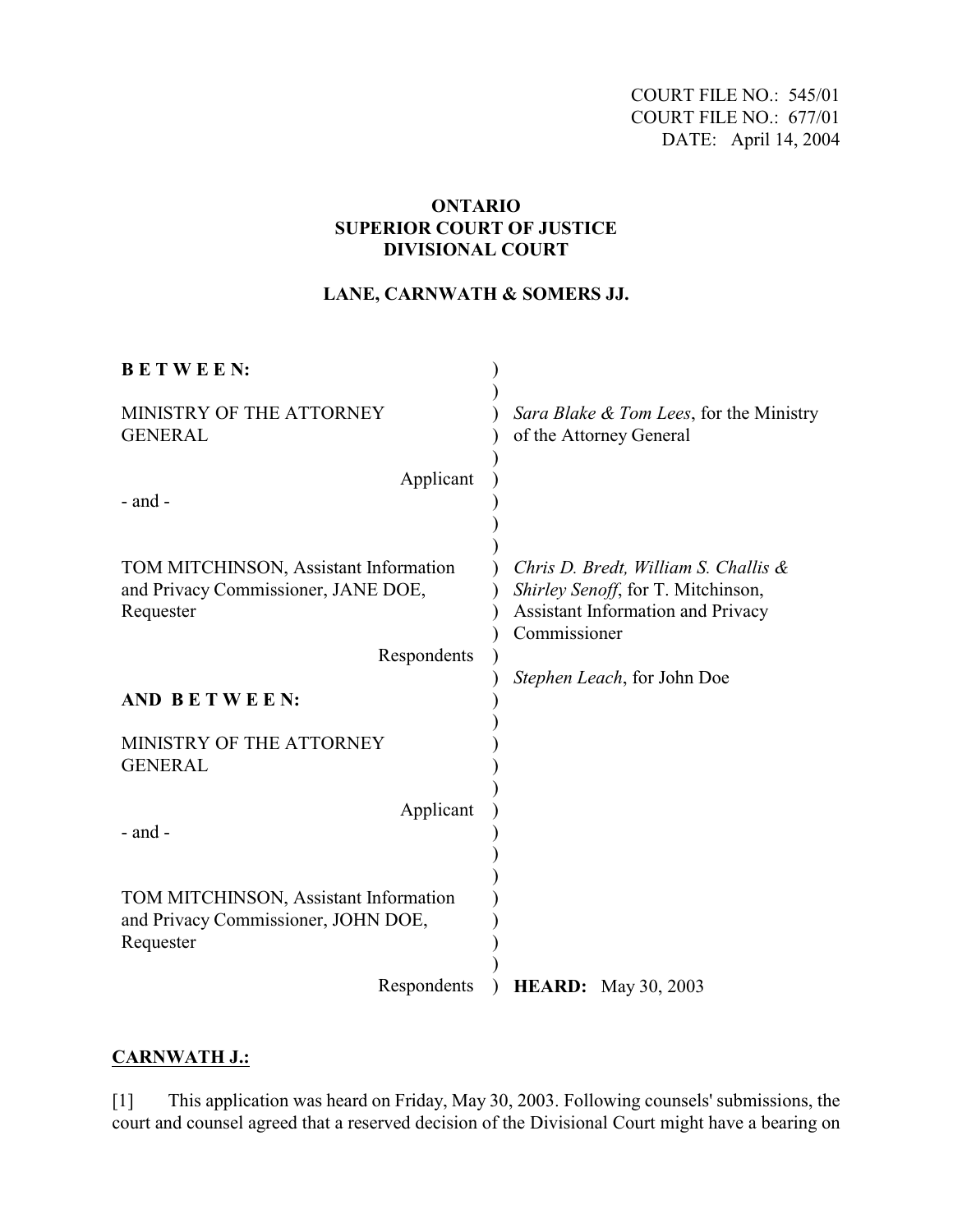one of the submissions made by the applicant. The court told counsel they could make further submissions when that decision issued, if they so notified the court. The decision in *Children's Lawyer for Ontario v. David Goodis, Senior Adjudicator, Information and Privacy Commissioner and Jane Doe* was released August 14, 2003. Both parties made further submissions.

[2] While awaiting these further submissions, the Supreme Court of Canada issued its decision in *Maranda v. Richer*, [2003] 3 S.C.R. 193, 2003 SCC 67, on November 14, 2003. The case has particular significance for this matter; counsel were invited to make further written submissions in the light of *Maranda*. Both sides did so. These reasons now issue.

[3] The Ministry of the Attorney General (the "Ministry") applies for judicial review of Orders PO-1922 and PO-1952 made by the Assistant Information and Privacy Commissioner (the "Commissioner") under the *Freedom of Information and Protection of Privacy Act*, R.S.O. 1990, c. F.31 (the "*Act*"). In these orders, the Commissioner found that two one-page documents setting out amounts paid by the Ministry, pursuant to court-ordered legal representation of individuals in criminal proceedings, did not qualify under exemptions from disclosure for either solicitor-client privilege or personal information. The Commissioner ordered the records be disclosed to the respondents Jane Doe ("Requester I") and John Doe ("Requester II") respectively.

The issues to be decided are:

- (a) What is the standing of the Commissioner on this application for judicial review?
- (b) What is the standard of review of the Commissioner's decision?
- (c) Was the Commissioner correct in finding that the amounts paid by the Ministry were not exempt from disclosure by virtue of solicitor-client privilege? and,
- (d) Was it reasonable for the Commissioner to decide that the amounts paid by the Ministry did not qualify under the exemption from disclosure of personal information?

# **BACKGROUND**

# **A. ORDER PO-1922**

[4] On April 10, 2000, the Ministry of the Attorney General received a request from a journalist for access to: "All records or documents relating to the legal costs for Paul Bernardo's representation -- through-out Ken Murray's preliminary hearing on charges of obstruction of justice. ([lawyer - name blanked out] was granted intervenor status at the hearing to protect Bernardo's solicitor-client privilege)." The court had ordered the Ministry to pay the legal costs of two intervenors, Paul Bernardo and Carolyn MacDonald, in the criminal proceeding against Ken Murray, a barrister and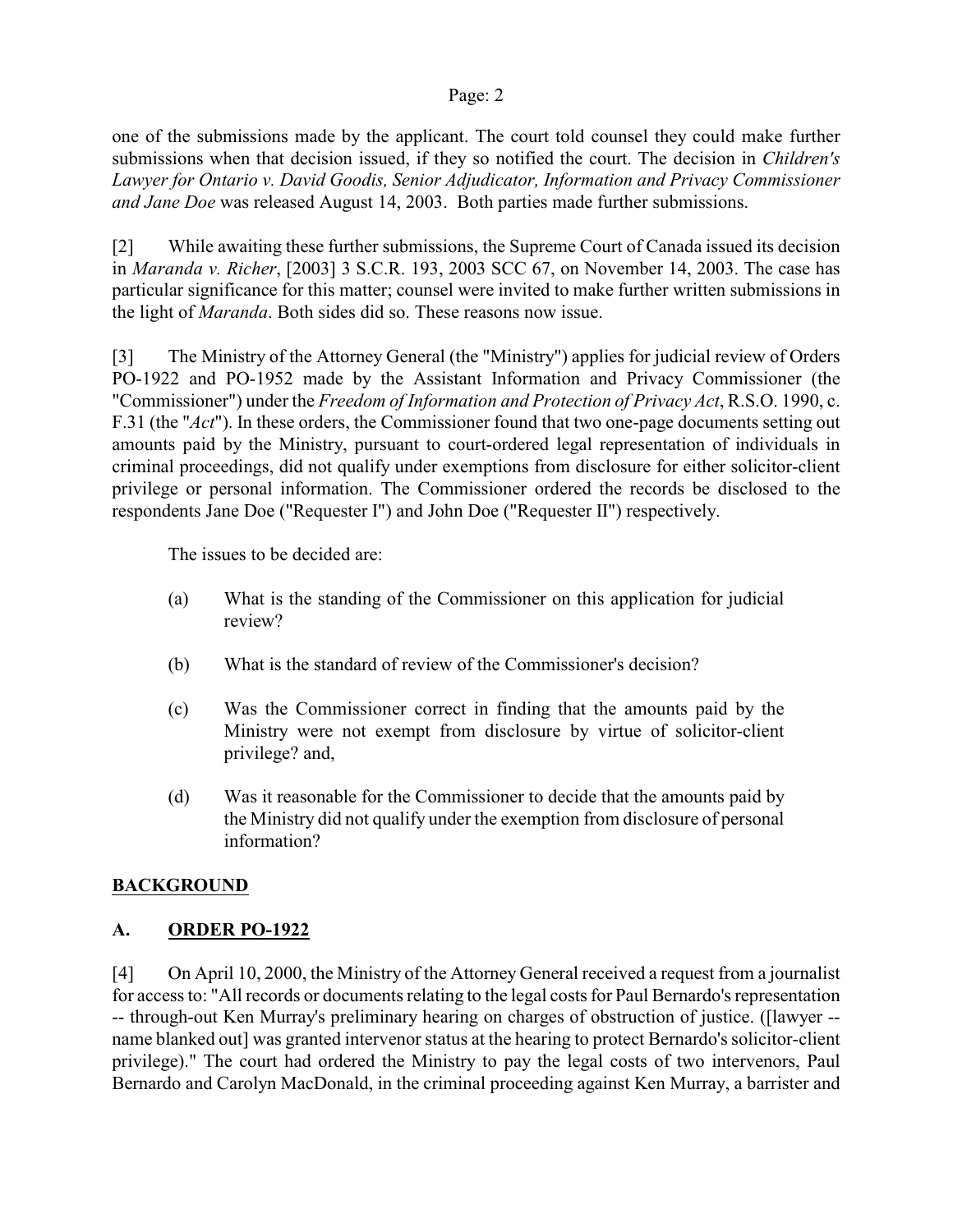solicitor. At the time of the request, the criminal proceeding respecting Ken Murray was ongoing. The final decision acquitting Ken Murray was delivered on June 13, 2000.

[5] The Ministry found 210 pages of responsive records. The access request was denied on the grounds, among others, that the records were subject to solicitor-client privilege and disclosure would constitute an unjustified invasion of the personal privacy of individuals.

[6] Requester I appealed to the Commissioner. In her appeal, she expanded the scope of her request to coverthe legal costs paid in respect of both intervenors. In addition, she requested the total amount paid for the legal costs of the two intervenors. She no longer wanted the solicitor's bills of account or other documents.

[7] In mediation, the Ministry created a record which states the total dollar figure paid for the legal costs of the two clients. This record was created by Crown counsel from information contained in 182 pages of records which included the solicitors' statements of account which had been submitted to the Ministry for payment in accordance with the court orders.

[8] Counsel for the two clients advised the Commissioner of their clients' objections to the disclosure of this information on the grounds of solicitor-client privilege and unjustified invasion of their clients' personal privacy. In addition, counsel for one client cited the fact that her retainer related to testimony given by her client at an *in camera* hearing in the preliminary inquiry and was covered by the court-ordered denial of public access to the *in camera* hearing.

[9] The Commissioner ordered the Ministry to disclose to the Requester the total dollar amount paid to the two clients' lawyers. His reasons for decision are summarized as follows:

- a. The Commissioner acknowledged that the clients had not waived solicitor-client privilege.
- b. The Commissioner found that the "record reflects the total amount paid by the Ministry, in aggregate form, to two lawyers representing two different clients over a significant period of time in two separate proceedings". The clients were represented both at Mr. Murray's preliminary inquiry and at his subsequent trial. The preliminary inquiry began in September 1997, and the accused was acquitted on June 13, 2000. A significant portion of this time was spent dealing with the issues for which the intervenors were represented by counsel whose fees were to be paid by the Ministry.
- c. The Commissioner found that the two lawyers were appointed pursuant to the *Proceedings Against the Crown Act*, R.S.O. 1990, c. P.27. Although little turns on it, the lawyers were retained by their clients; the court ordered the Ministry to pay their legal bills.
- d. The Commissioner held that the total amount of the lawyers' fees was not solicitor-client privileged because it was a statement of fact or act of counsel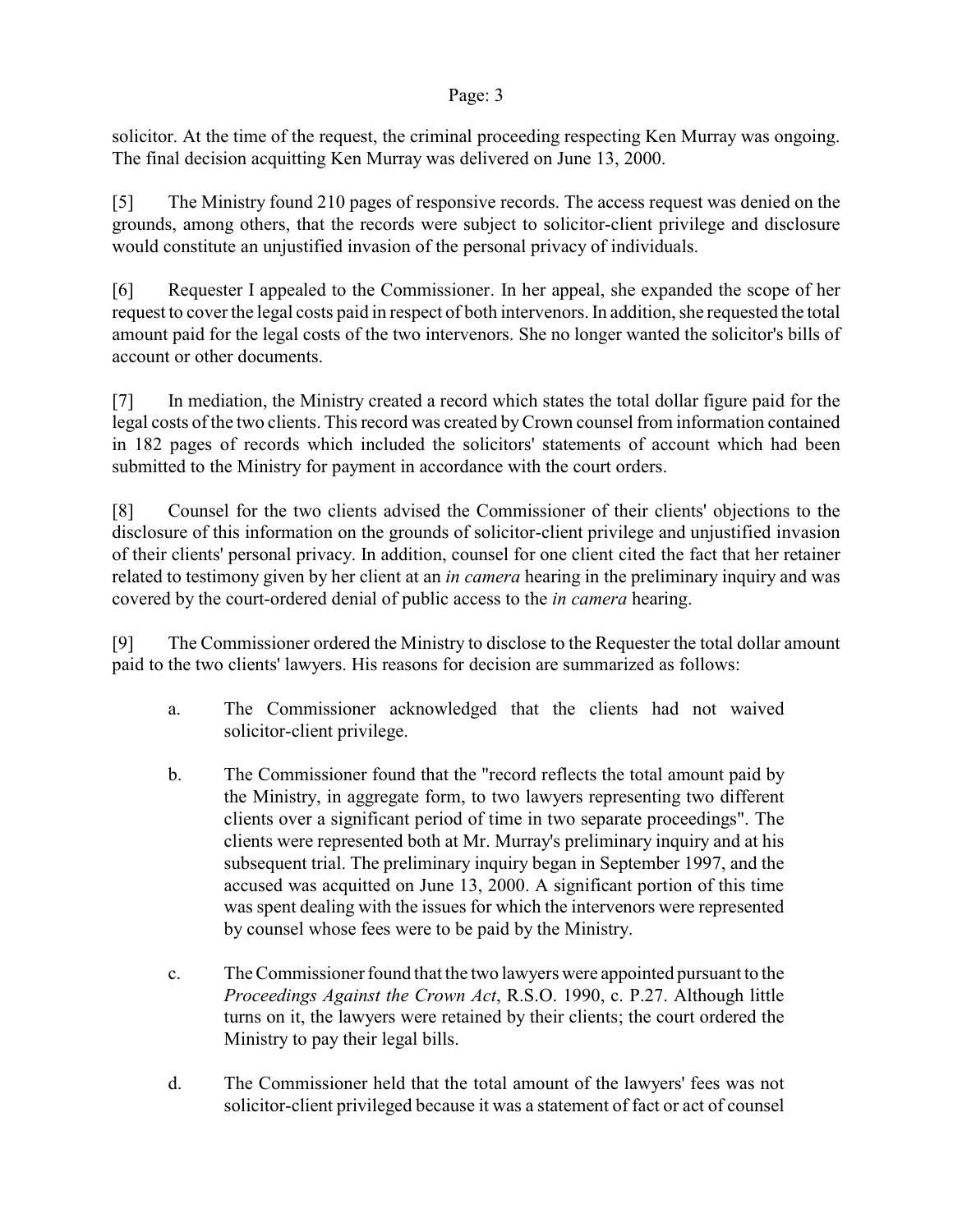as reflected in a trust ledger. He rejected the argument that it is not appropriate to distinguish the lawyers' actual statements of account from the record at issue which contains information gleaned from those statements of account.

- e. The Commissioner held that disclosure would not violate the rights of the clients to protection of privacy. The Commissioner held that the information was not personal information of the clients because the record did not identify the clients. I note that the record created was in direct response to a request which identified the clients. The Commissioner further held that since the dollar figure was an aggregate amount of two accounts, there was no breakdown of fees paid in relation to legal services provided to each of the two individual clients.
- f. The Commissioner also held that disclosure would not violate the rights of the lawyers to protection of privacy. He rejected the argument that the amounts billed and paid were personal information of the individual lawyers to whom those amounts were paid. The Commissioner held that the dollar aggregate was an aggregate of payments made to two different lawyers and there was no other information contained in the record that would permit the aggregate figures to be broken out between those two lawyers or to identify the amount any individual lawyer was paid.

# **B. ORDER PO-1952**

[10] On April 4, 2000, a journalist requested access to "The total cost of legal aid of lawyers retained by Paul Bernardo in his appeal of his 1995 convictionsfor first degree murder. I would also appreciate a breakdown of the fees paid to each attorney retained by Mr. Bernardo." The Court of Appeal had appointed counsel to represent Paul Bernardo pursuant to s. 684 of the *Criminal Code*, R.S.C. 1985, c. C-46, which required the Ministry to pay the fees and disbursements of counsel appointed by the court.

[11] The Ministry found 610 pages of responsive records. The access request was denied on the grounds that the records were subject to solicitor-client privilege and that disclosure would constitute an unjustified invasion of the privacy of individuals.

[12] Requester II appealed. In his appeal, he revised the scope of his request, "I requested the total dollar amount, nothing else." He submitted, "I firmly believe Ontario taxpayers have the right to know how much public money was spent on an appeal that took four years to get to the appeal court and was subsequently dismissed from the bench."

[13] During mediation, the number of records at issue were reduced to a single page which contains a summary of invoices paid to counsel who represented Paul Bernardo. The record includes the date and amount of the invoices, as well as the total amount paid between May 26, 1997 and February 8, 2000. The record was created by Crown counsel from information contained in the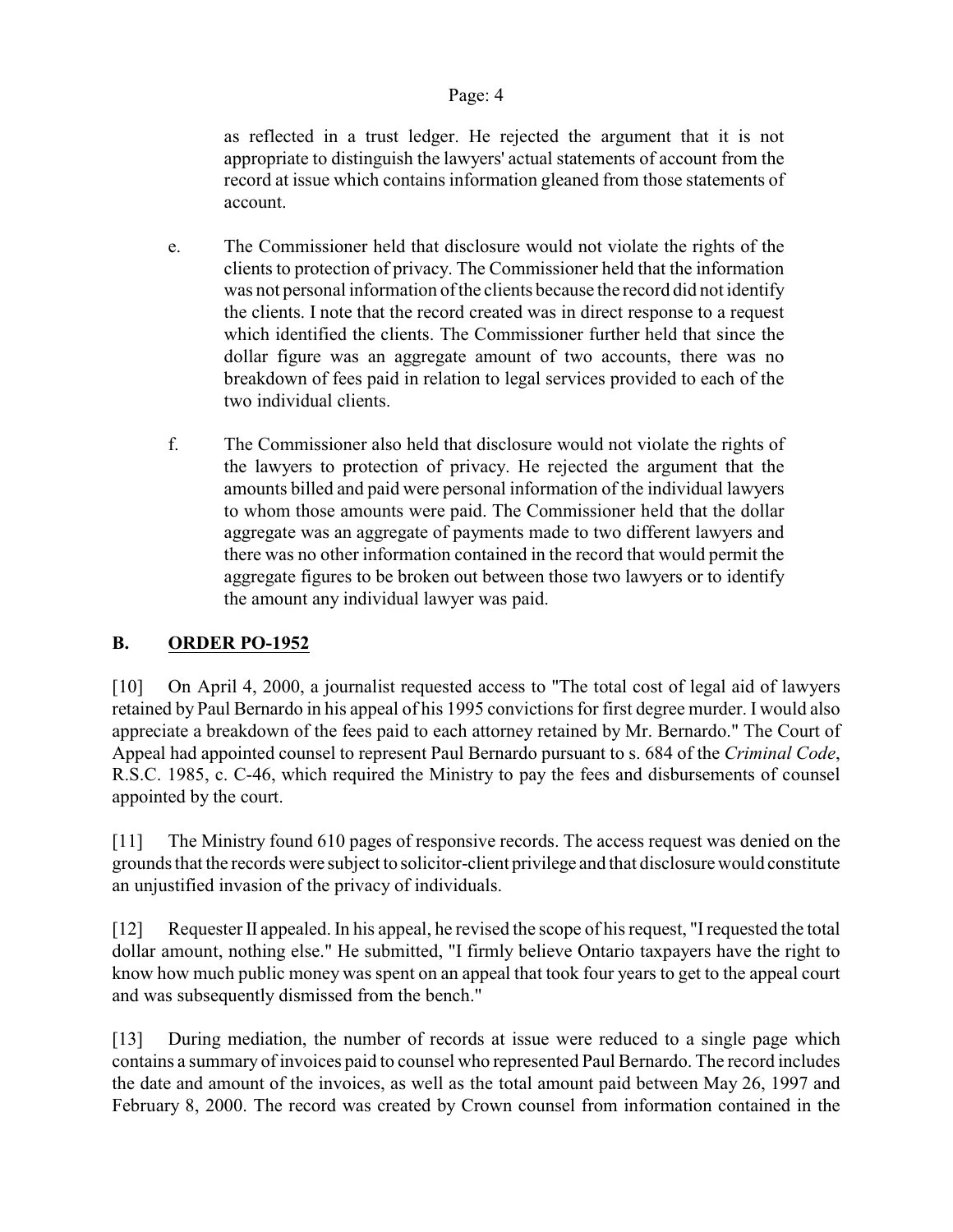solicitors' statements of account which had been submitted to the Ministry for payment in accordance with the court order.

[14] Counsel for Mr. Bernardo made submissions to the Commissioner objecting to disclosure on the grounds of solicitor-client privilege, which had not been waived, and on the grounds of the client's fundamental right of privacy, as well as the lawyers' right to privacy. The submissions note that the information was supplied to the Ministry in confidence pursuant to special arrangements to preserve confidentiality, since the Ministry was adverse to the litigant on appeal. The lawyers' work product was disclosed in confidence for the limited purpose of allowing the amount and value of legal work to be verified so the accounts would be paid.

[15] The Commissioner ordered the Ministry to disclose to the Requester the dollar amounts and dates of every payment, together with the total amount paid to Paul Bernardo's appeal lawyers. His reasons for decision are summarized as follows:

- a. The Commissioner accepted that the client had not waived solicitor-client privilege.
- b. The Commissioner held that the record did not fall within the scope of solicitor-client privilege:
	- i. He held the record fit within the "statement of fact" exception to solicitor-client privilege. "Specifically, the record is a factual statement of the amount of public funds paid by the Ministry to four lawyers in consideration for legal services provided to the affected person in the appeal of certain criminal convictions["].
	- ii. He rejected the argument that it was not appropriate to distinguish the lawyers' actual statements of account from the record created which latter contains information gleaned from those statements of account.
	- iii. He also rejected the argument that disclosure would create an unfair disparity between clients paying privately for legal services and those accessing legal services through Legal Aid or court-appointed lawyers.
- c. The Commissioner held that disclosure would not violate the rights of the client to protection of privacy:
	- i. The Commissioner accepted that the information was the client's personal information but held that the record did not relate to a financial transaction involving the client. He held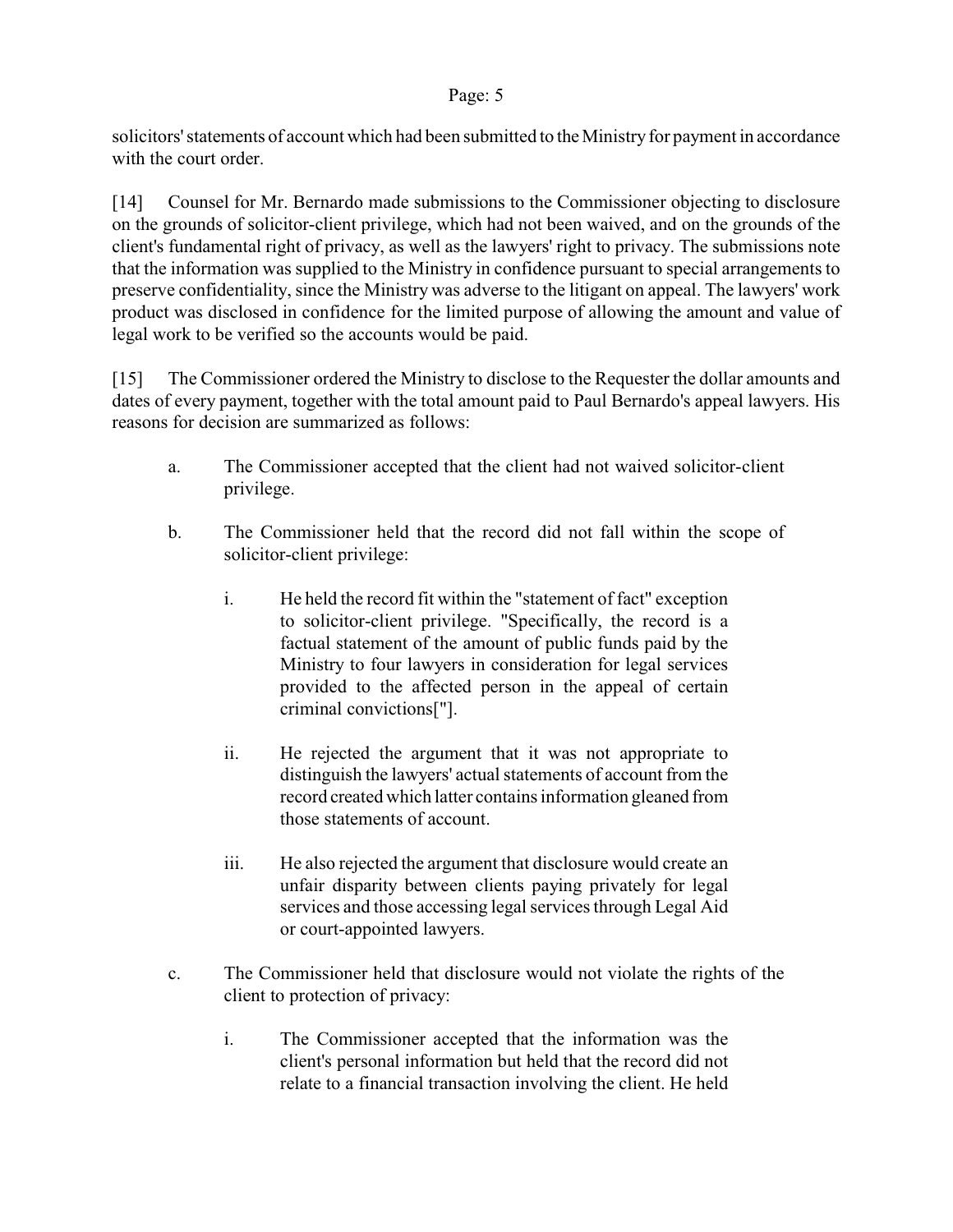that disclosure would not constitute an unjustified invasion of the client's privacy.

- ii. The Commissioner held that none of the presumptions against disclosure applied. Specifically, he held that the record did not describe the client's financial history or activities, nor did it relate to the client's eligibility for social service or welfare benefits or to the determination of benefit levels.
- iii. The Commissioner held there were no other factors weighing against disclosure. "In my view, having applied to the Court for representation under section 684(1) of the *Criminal Code*, it is not reasonable for the affected person to then assume that the amount paid by the Ministry for these services would be treated confidentially, or that this information would be characterized as 'highly sensitive'. . . . Finally, given the notoriety of the affected person's case and the fact that he is presently serving a sentence for first degree murder, it is not reasonable to conclude that disclosing the aggregate amounts paid to or billed by his lawyers for representing him on his appeal would expose him unfairly to pecuniary or other harm, or would damage his reputation".
- iv. The Commissioner noted the affected person was convicted offirst degree murder after a notorious and controversial trial, that his application for court-appointed counsel and his appeal were subject to significant media and public attention and that the level of public interest in criminal matters involving this particular affected person was virtually without parallel in the province. He held that, in those circumstances, the disclosure of the aggregate amounts paid to his lawyers for the appeal was desirable for the purpose of subjecting the Ministry to public scrutiny.
- d. The Commissioner further held that disclosure would not violate the rights of the four lawyers to protection of privacy because it was not personal information of those lawyers. He rejected the argument that the information relates to an "identifiable individual" because the dollar amount was an aggregate of the payments made to four different lawyers. There was no information contained in the record that would permit the aggregate figure to be broken out between those four lawyers or identify the amount paid to any individual lawyer.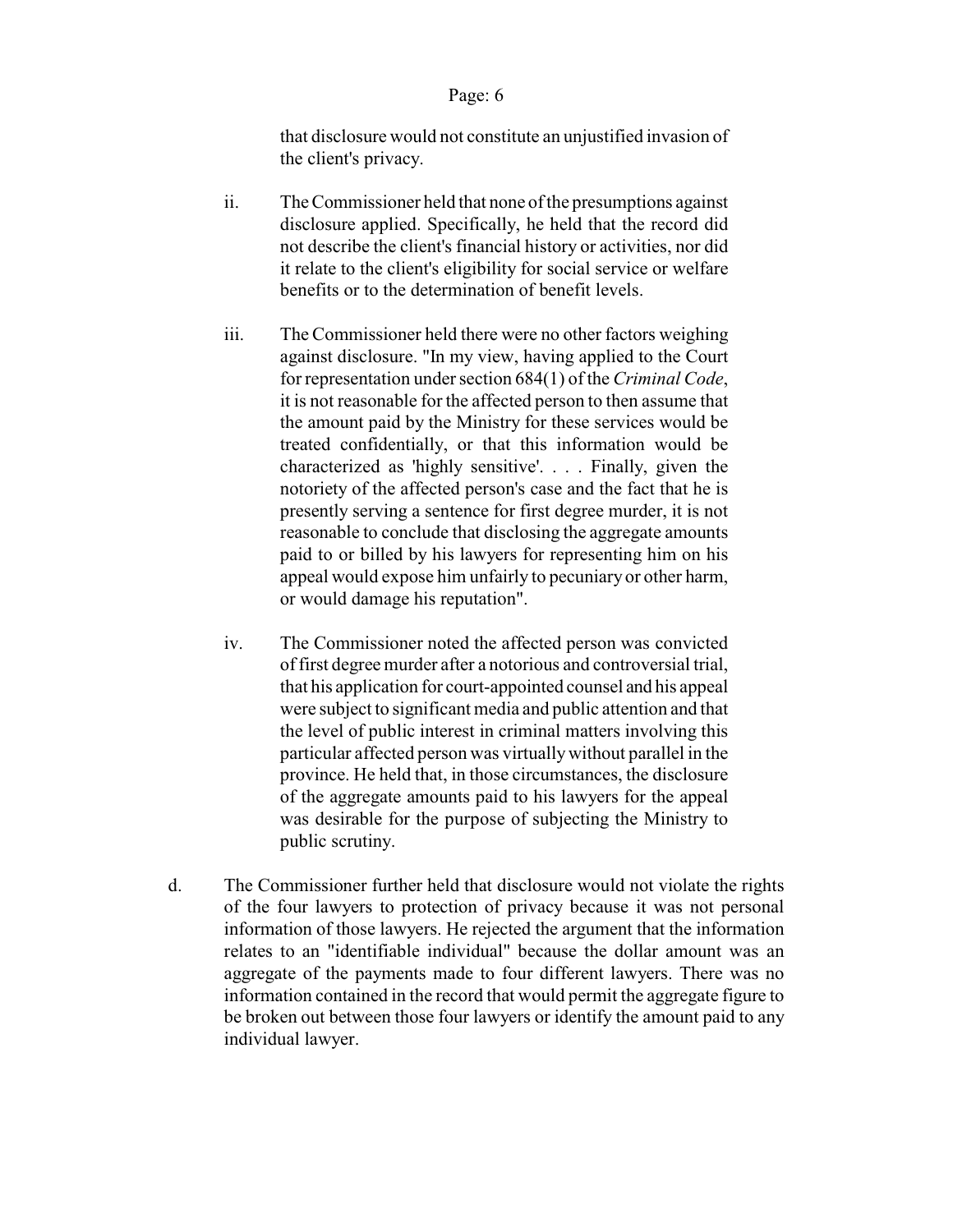# **(a) What is the standing of the Commissioner on this application for judicial review?**

[16] The issue of the Commissioner's standing was first raised by the Ministry in its "Reply Factum", a creature unknown to the *Rules of Civil Procedure*, R.R.O. 1990, Reg. 194 except in motions for leave to appeal to the Court of Appeal (rule [61.03.1(11)]). Apparently, the "Reply Factum" was prompted by, among other things, the submission in paras. 47 and 48 of the Commissioner's factum that the Commissioner had standing on the review to make submissions on the correctness of the Commissioner's decision.

[17] The Commissioner quite properly points out that if the Ministry wanted to attack the Commissioner's standing, the proper method was to move on notice. In view of my conclusion on the issue of standing, Ifind it unnecessary to follow this thread other than to say the practice of filing a "Reply Factum" in the Divisional Court should be discouraged.

[18] The Divisional Court recently dealt with the issue of the Commissioner's standing in the *Children's Lawyer* case noted above. In that case, counsel for the Ministry, without notice to the court, objected to the Commissioner's standing on the review in question. Following the necessary adjournment, counsel made extensive submissions on the issue. On August 14, 2003, the Divisional Court released its decision.

[19] The court made a detailed review of the orders of the Commissioner in Ontario and her counterparts in British Columbia and Alberta. The court found that in the 65 judicial review applications heard by the Divisional Court since the *Act* came into force, counsel for the Commissioner had actively participated in them all, with no limit on the role of the Commissioner.

[20] The court further found the Commissioner had appeared as both appellant and respondent in the Ontario Court of Appeal on ten occasions in appeals from the Divisional Court on matters of judicial review. In none of those cases was the Commissioner's role in making submissions limited.

[21] The court further found that the Privacy Commissioners in Alberta and British Columbia have never been denied standing to file a factum, appear and make oral argument. No limits were placed on counsel for the respective Commissioners.

[22] Following an extensive review of the office of the Commissioner and its unique role in the protection of privacy, the court concluded that the Commissioner's standing should be decided on the pragmatic and functional approach designed by the Supreme Court of Canada in determining the proper standard of review.

[23] Applying the pragmatic and functional approach, the court reached the following conclusions:

(a) by reason of s. 9(2) of the *Judicial Review Procedure Act*, R.S.O. 1990, c. J.1, the Commissioner has the right, not the obligation, to be "a party on any judicial review application regarding a decision or order of the Commissioner" [para. 44];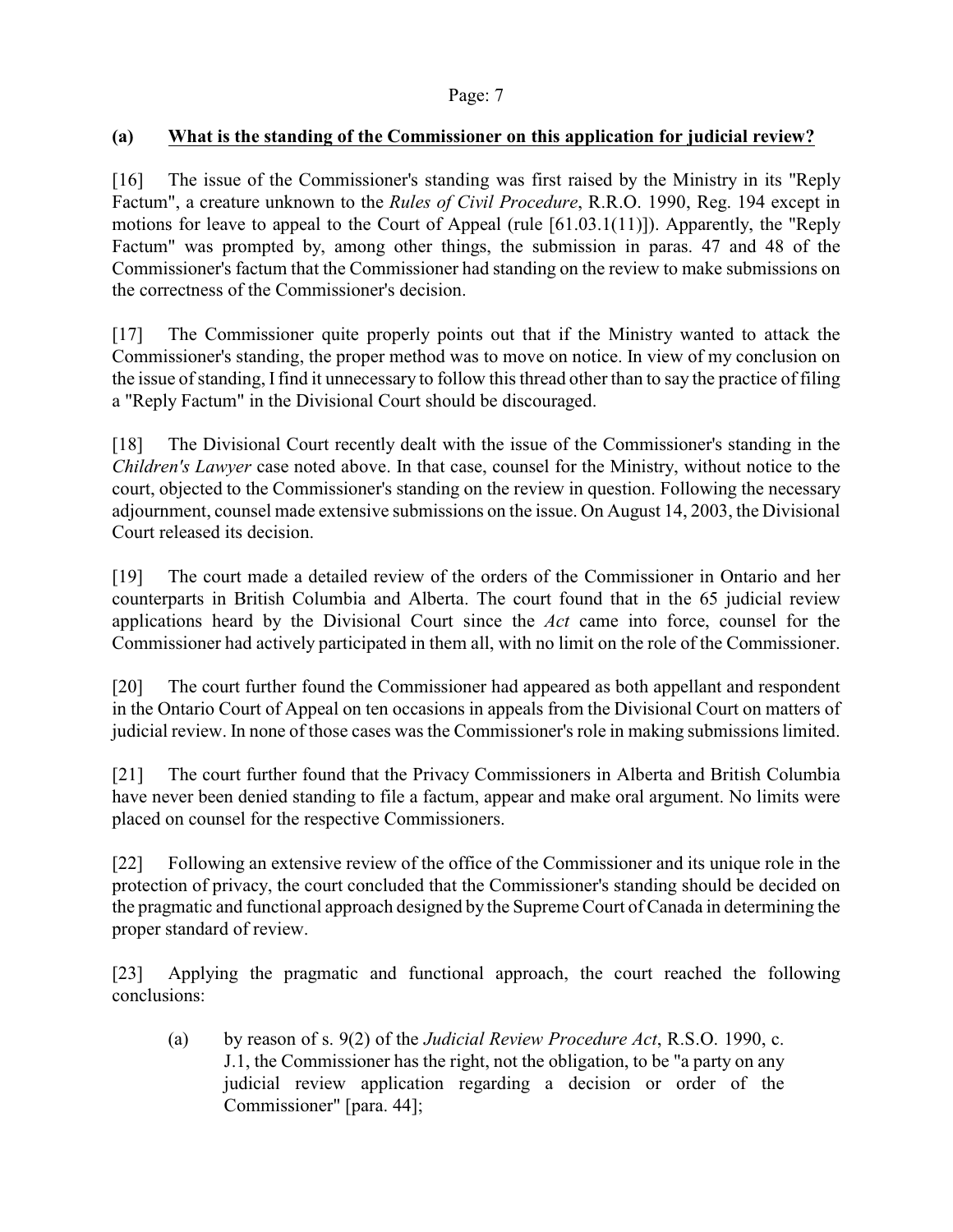- (b) by being a party to the judicial review, the Commissioner and her counsel have the same scope as any other party, save as to any limitations imposed by a rule of court;
- (c) that the Commissioner's participation and right to make submissions on a judicial review application are best left to judicial discretion rather than to a set of hard and fast rules;
- (d) that a panel of the Divisional Court cannot foretell [at paras. 50-51]:

[50] ...what issues will be presented to the court in the next judicial review application, nor who will enter an appearance, nor who will file a factum, nor who will appear at the hearing of the judicial review. If, during a particular hearing, the members of this court conclude that certain submissions by the Commissioner on particular issues would "produce a spectacle not ordinarily contemplated in our judicial tradition", we feel safe in saying that the court will have no hesitation in immediately limiting or halting such submissions.

[51] If the order sought by counsel for the CLO/AG Ontario, were made, the court would, in this case and in many cases to come, deny itself legitimate, helpful submissions from counsel for the Commissioner, the office appointed by the legislature to arbiter access to information disputes between the head and the requester.

[24] Applying the ratio of *Children's Lawyer* to the facts of this case, I conclude the Commissioner has standing in this case. To do otherwise would deny this panel "legitimate helpful submissions from counsel for the Commissioner", particularly where the Requesters' role in the proceedings was minimal.

[25] I conclude further that the submissions by the Commissioner as we have received them do not "produce a spectacle not ordinarily contemplated in our judicial tradition". Indeed, the Commissioner's participation is preferable where it would be unreasonable to expect the Ministry to advocate on behalf of the public interest when it represents the party (the Ministry itself) withholding the information.

[26] In the result, the motion for an order denying the Commissioner standing is dismissed.

# **(b) What is the standard of review of the Commissioner's decision?**

[27] When the Commissioner considers solicitor-client privilege, the standard of review is correctness. Solicitor-client privilege does not fall within the special expertise of the Commissioner, but rather is within the expertise of the court. *Ontario (Attorney General) v. Ontario (Information and Privacy Commission, Inquiry Officer)* (2002), 62 O.R. (3d) 167, [2002] O.J. No. 4596 (C.A.), leave to appeal to the Supreme Court of Canada dismissed May 15, 2003, docket 29572.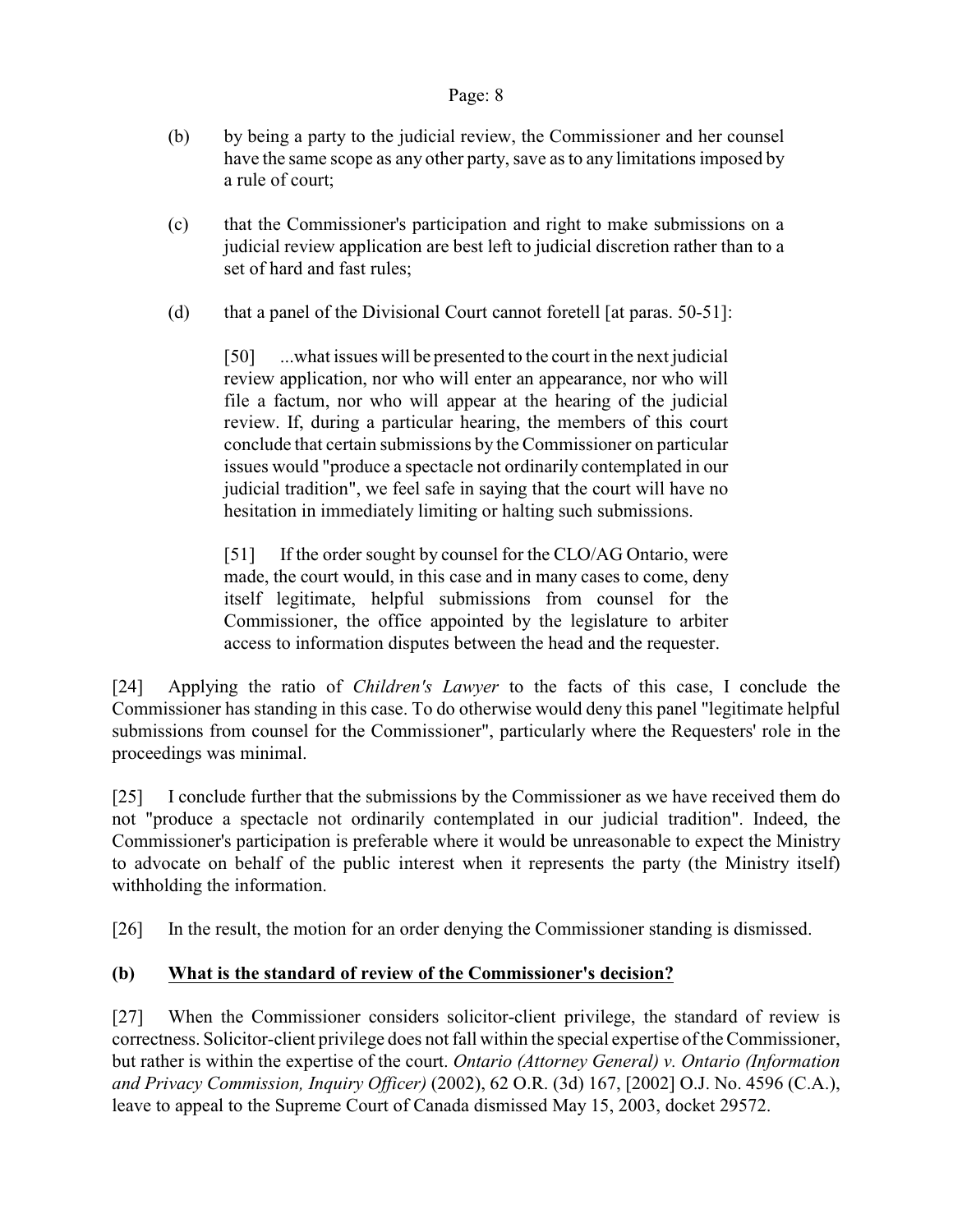[28] The standard of review ofthe interpretation bythe Commissioner of the protection of privacy provisions in the Act is reasonableness simpliciter. *Ontario (Attorney General) v. Ontario (Information and Privacy Commissioner)* (2002), 166 O.A.C. 88 (Ont. C.A.).

## **(c) Was the Commissioner correct in finding that the amounts paid by the Ministry were not exempt from disclosure by virtue of solicitor-client privilege?**

[29] As noted above, the Supreme Court of Canada issued its decision in *Maranda v. Richer* on November 14, 2003. Briefly stated, the facts in *Maranda* are as follows. The R.C.M.P. suspected one Charron of involvement in money-laundering and drug trafficking. They obtained authorization to search the offices of Mr. Maranda, counsel for Charron, for any documents relating to fees and disbursements billed to Charron or relating to the ownership of an automobile that Charron had allegedly transferred to Maranda in payment for professional services. No notice was given to Maranda, but a representative of the Quebec bar went with the police when they conducted the search, which lasted 131/2 hours. Maranda brought an application for *certiorari* in the Quebec Superior Court to have the warrant quashed and the search declared to be unlawful and unreasonable. An application was also filed under s. 488.1 of the *Criminal Code*. At the hearing, although the Crown conceded the search was void, the trial judge decided to continue hearing the case, given the importance of the issues. He allowed the application for *certiorari* and quashed the search warrant and the procedures that had been carried out under it, declaring them to have been unlawful and unreasonable. The Quebec Court of Appeal reversed that decision. In the time since the Court of Appeal's judgment, the Supreme Court had declared s. 488.1 to be unconstitutional.

[30] LeBel J. wrote for the majority with Deschamps J. agreeing in the result. The search and seizure were held to be unreasonable and abusive within the meaning of s. 8 of the *Canadian Charter of Rights and Freedoms* because of the breach of the duty to minimize and the failure to get in touch with Mr. Maranda.

[31] More important for purposes of this judicial review, LeBel J. went on to consider the common law solicitor-client privilege as it might apply to lawyers' accounts for fees and disbursements. It is important to note the context in which the Supreme Court of Canada dealt with solicitor-client privilege and lawyers' fees and disbursements.

[32] Consistently throughout the judgment, LeBel J. places the judgment in the context of a duty to minimize impairment of solicitor-client privilege when a search in a lawyers' office is authorized and executed.

[33] In para. 12 of the judgment:

The decisions of this court have consistently strengthened solicitor-client privilege, which it now refuses to regard as merely an evidentiary or procedural rule, and considers rather to be a general principle of substantive law (see: *Lavallee, Rackel & Heintz*, at para. 49). The only exceptions to the principle of confidentiality established by that privilege that will be tolerated, in the criminal law context, are limited, clearly defined and strictly controlled (*R. v. McClure*), [2001] 1 S.C.R. 445,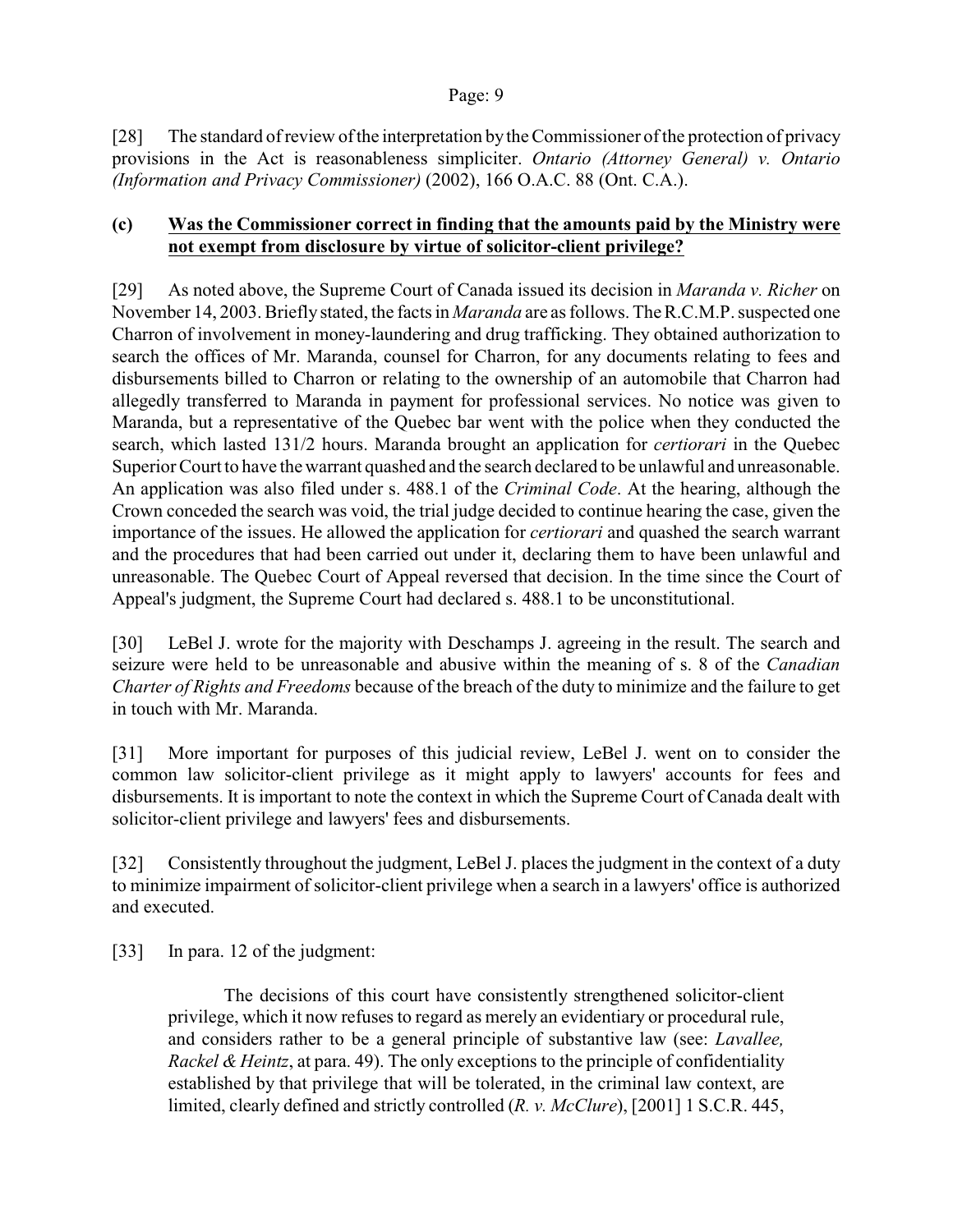2001 SCC 14; R. v. Brown, [2002] 2 S.C.R. 185, 2002 SCC 32). **The aim in those decisions was to avoid lawyers becoming, even involuntarily, a resource to be used in the criminal prosecution of their clients, thus jeopardizing the constitutional protection against self-incrimination enjoyed by the clients.** In determining the propriety of the authorization and execution of the search in Mr. Maranda's office and examining the problem of the confidentiality of the information about the fees and disbursements billed to his clients, care must be taken to follow the general approach that can be seen in this Court's decisions in this area. [emphasis added]

[34] In para. 14:

The first problem that arises is the question of the existence and effect, in Canadian criminal law, of a duty to minimize impairments of solicitor-client privilege **when a search in a lawyer's office is authorized and executed**. Under the current law, as set out in the decisions of this court, there is no doubt that such a duty exists. It rests on the informant who applies for a search warrant, the authorizing judge and those responsible for executing it. [emphasis added]

[35] In para. 21:

This case generated a debate about the privileged nature of lawyers' billings for fees and disbursements. In the eyes of the parties, and of the Superior Court and the Court of Appeal, that question seems to have become the main subject of the legal proceedings that arose out of this case. It must be discussed in the context of the very first of the common law rules set out by Arbour J. in *Lavallee, Rackel & Heintz*, supra, at para. 49. **That rule prohibits the issuance of any search warrant relating to privileged information**.

[emphasis added]

#### [36] In para. 22:

At first glance, that rule is clear and stringent. The authorizing judge may not issue a search warrant for privileged documents unless the material submitted to the judge by the informant establishes that an exception to that privilege applies. In that case, the warrant applied for may be granted, on terms that seek to keep breaches of privilege to a minimum. **In this appeal, we must determine how that rule applies to information concerning lawyers' fees, in the context of a criminal investigation being conducted by the police**. However, the parties are not questioning the principles set out in *Mierzwinski*, holding that lawyers' billings are protected by privilege when they contain information regarding the content of communications between the lawyer and his or her client, both about the legal advice given and about the terms for payment of the lawyer's fees or the financial situation of the person who consults the lawyer (p. 877, *per* Lamer J.). In the Court's opinion,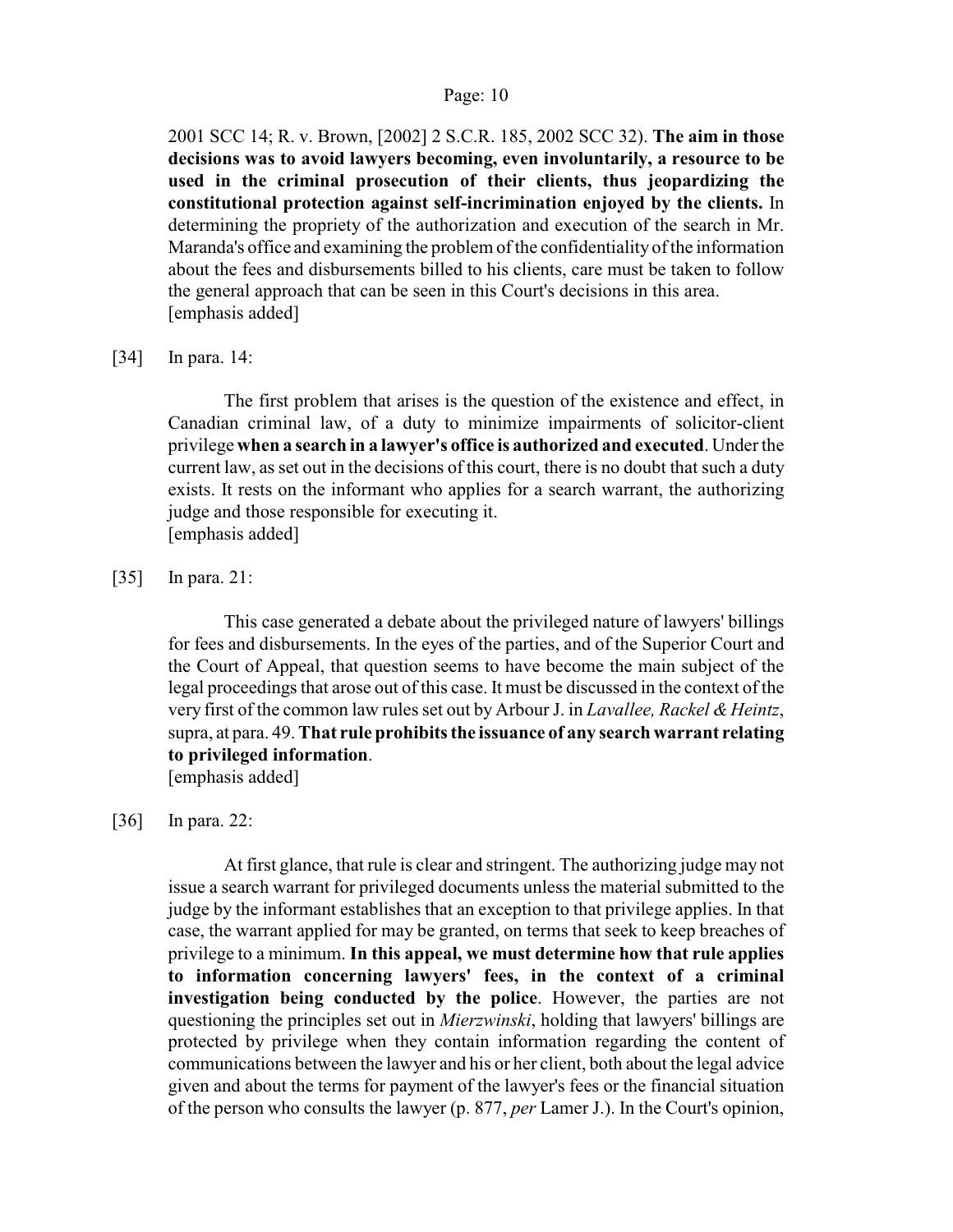the scope of the privilege is broad. The reasons written by lamer J. suggest that courts should exercise great caution before trying to circumscribe or create exceptions to that privilege (pp. 892-93): [emphasis added]

[37] In para. 28:

The problem here must be solved in a way that is consistent with the general approach adopted in the case law to defining the content of solicitor-client privilege and to the need to protect that privilege. **In the context of criminal investigations and prosecutions, that solution must respect the fundamental principles of criminal procedure, and in particular the accused's right to silence and the constitutional protection against self-incrimination**. [emphasis added]

[38] In para. 29:

...**An application by the Crown for information concerning defence counsel's fees in connection with a criminal prosecution** involves the fundamental values and institutions of criminal law and procedure. The rule that is adopted and applied must ensure that those values and institutions are preserved. [emphasis added]

[39] In para, 33:

**In law, when authorization is sought for a search of a lawyer's office, the fact consisting of the amount of the fees must be regarded, in itself, as information that is, as a general rule, protected by solicitor-client privilege**. While that presumption does not create a new category of privileged information, it will provide necessary guidance concerning the methods by which effect is given to solicitor-client privilege, which, it will be recalled, is a class privilege. Because of the difficulties inherent in determining the extent to which the information contained in lawyers' bills of account is neutral information, and the importance of the constitutional values that disclosing it would endanger, **recognizing a presumption thatsuch information falls** *prima facie* **within the privileged category** will better ensure that the objectives of this time-honoured privilege are achieved. That presumption is also more consistent with the aim of keeping impairments of solicitor-client privilege to a minimum, which this court forcefully stated even more recently in *McClure, supra* (at p. 450). [emphasis added]

[40] The above excerpts from *Maranda* show that the Supreme Court of Canada was speaking of the protection of solicitor-client privilege within the context of an application for the issuance of a warrant for search and seizure of a lawyer's office in aid of a criminal prosecution. One must be wary of extrapolating from the judgment single sentences or paragraphs which would tend to support the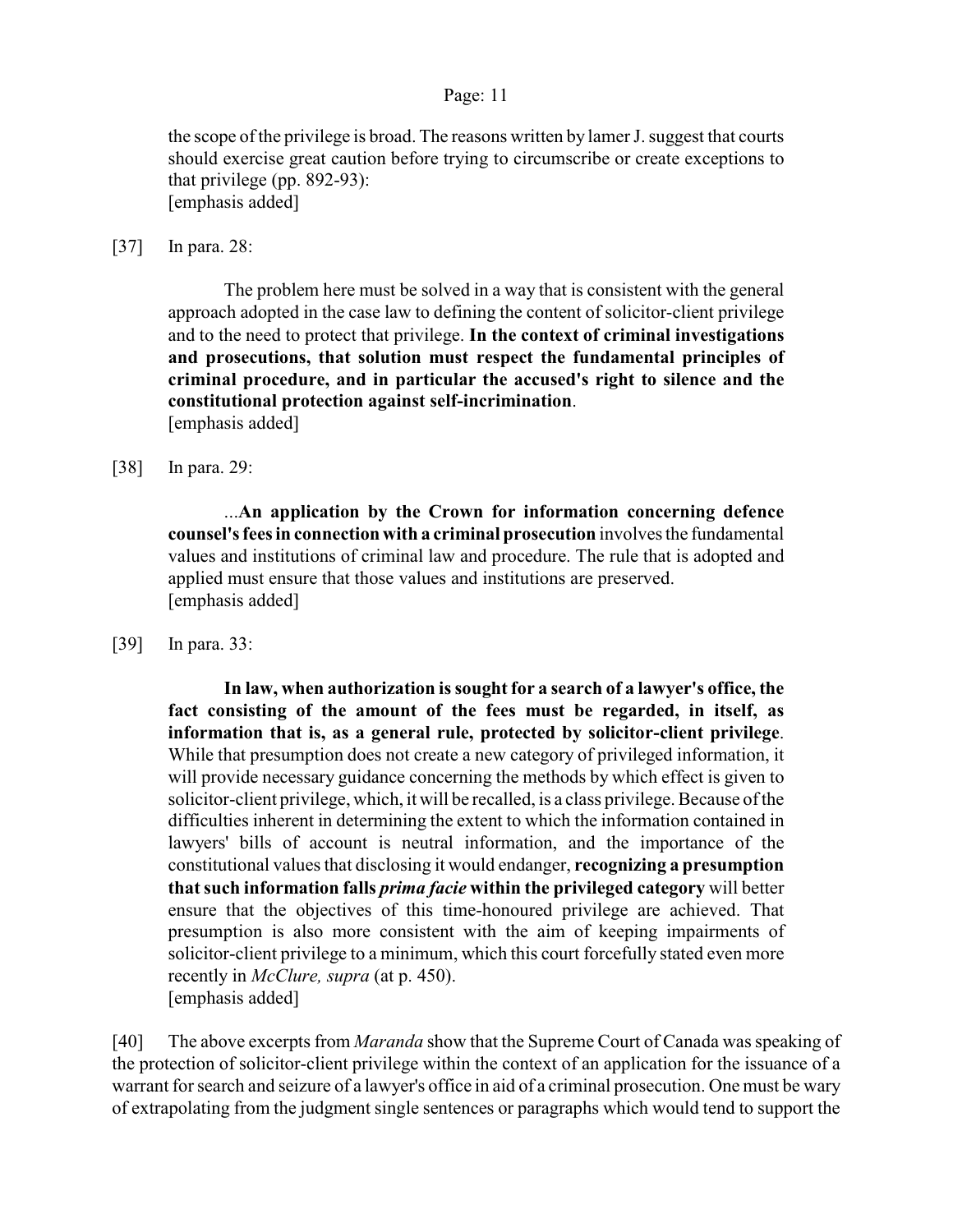proposition that the amount of a lawyer's fees and disbursements can never, under any circumstances, be disclosed in situations where the information is not sought for the purposes of a criminal prosecution. I conclude that the Commissioner's decisions in the two files must be viewed in their own context.

[41] In *Maranda*, LeBel J. discusses the difference between a communication between a lawyer and his client for the purpose of obtaining legal advice and intended to be confidential on the one hand, and payment of fees alleged to be a fact incidental to the solicitor-client relationship. This distinction between a communication on the one hand and the "fact" of the payment of fees on the other was recognized by both the Quebec Court of Appeal in *Maranda* and by the Commissioner in his analysis of the two requests upon which he had to rule. LeBel J. recognized two lines of cases, one supporting the position taken by the Quebec Court of Appeal, others taking a position in favour of applying privilege to the gross amount of fees paid to a lawyer.

[42] LeBel J. is then reported, as follows, at para. 28:

The problem here must be solved in a way that is consistent with the general approach adopted in the case law to defining the content of solicitor-client privilege and to the need to protect that privilege. **In the context of criminal investigations and prosecutions**, that solution must respect the fundamental principles of criminal procedure, and in particular the accused's right to silence and the constitutional protection against self-incrimination. [emphasis added]

[43] In para. 29 of the judgment, LeBel says, as follows:

...An application by the Crown for information concerning defence counsel's fees in connection with a criminal prosecution involves the fundamental values and institutions of criminal law and procedure. The rule that is adopted and applied must ensure that those values and institutions are preserved.

[44] LeBel J. goes on, in para. 30, to say, "That rule cannot be based on the distinction between facts and communication." I pause to note that the rule referred to is a rule that it is to be applied where the application in issue is by the Crown for information concerning defence counsel's fees in connection with a criminal prosecution. In those circumstances, LeBel J. concludes that the rule cannot be based on the distinction between facts and communications.

[45] He concludes his remarks in para. 31, as follows:

The distinction between "fact" and "communication" is often a difficult one and the courts should be wary of drawing the line too fine lest the privilege be seriously emasculated.

[46] LeBel J.'s conclusions on this issue are found in para. 33 of the judgment: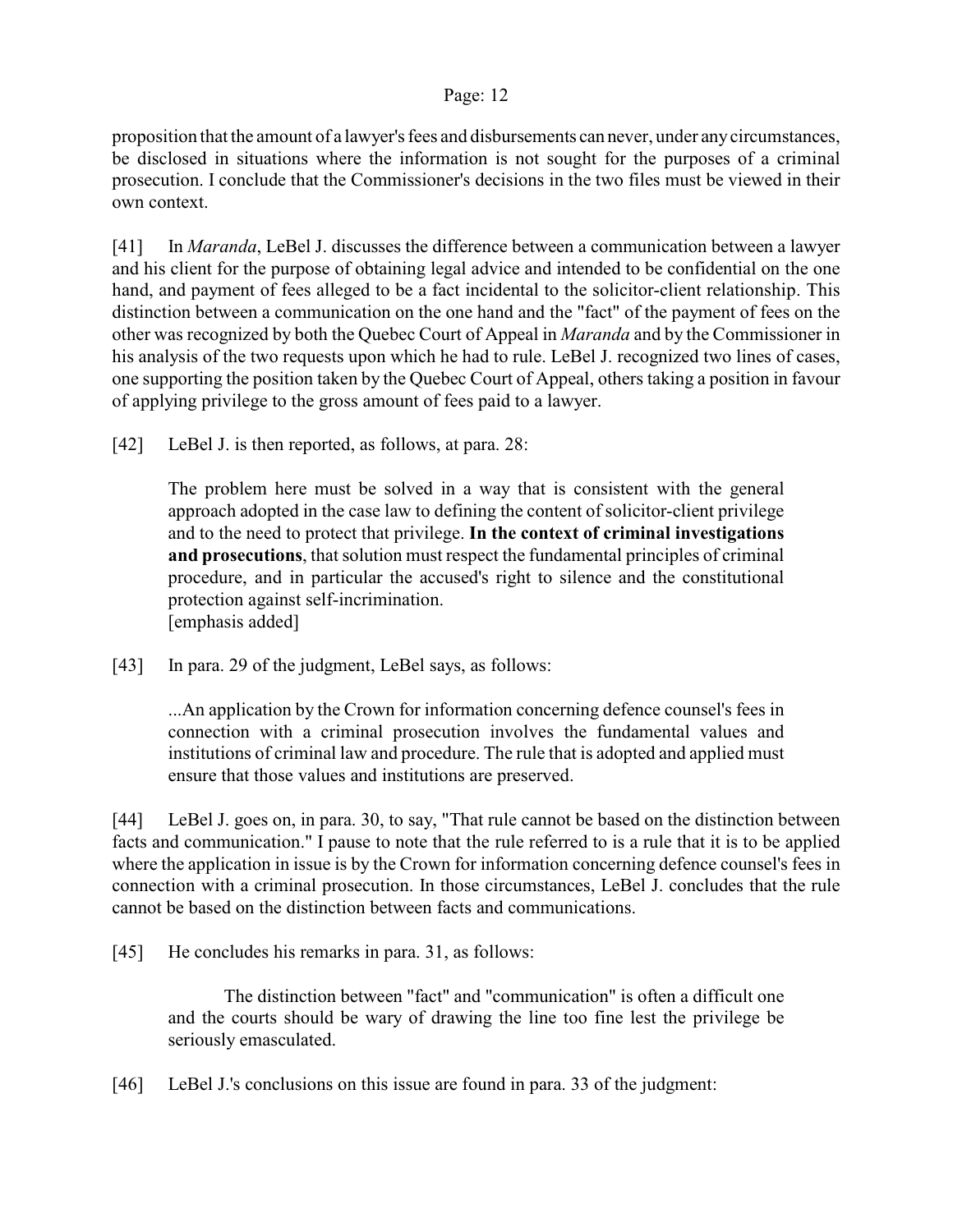...Because of the difficulties inherent in determining the extent to which the information contained in lawyers' bills of account is neutral information, and the importance of the constitutional values that disclosing it would endanger, recognizing a presumption that such information falls *prima facie* within the privileged category will better ensure that the objectives of this time-honoured privilege are achieved. That presumption is also more consistent with the aim of keeping impairments of solicitor-client privilege to a minimum, ...

[47] It can be argued that the conclusions of LeBel J. in *Maranda* must be confined to situations where the information sought is as a result of an application for search and seizure by the Crown in pursuing a criminal prosecution. It can also be argued that LeBel J.'s conclusions extend to every instance where there is a solicitor-client relationship. However, in either instance, I find it open to the court to rebut the presumption identified by LeBel J. and to conclude, in certain circumstances, that the gross amount of a lawyer's account is neutral information not subject to solicitor-client privilege. I turn then to the two orders issued by the Commissioner.

## **ORDER PO-1922**

- [48] The material in this matter discloses the following:
	- a. The record sought to be disclosed is not being sought for the purpose of a criminal prosecution, but rather for publication to inform the public of the sums expended by the Ministry in the course of the prosecution of an accused person unrelated to these proceedings.
	- b. The record is a statement of the total amount of public funds paid by the Ministry to two lawyers for the legal services provided to two persons during the prosecution of the accused.
	- c. The record is a global amount. There is no itemization of services rendered; no dates and times for services are shown; no billing rates are shown; no individual account total is shown. The record reflects the total amount paid by the Ministry in aggregate form to two lawyers representing two different clients over a significant period of time in two separate proceedings.

[49] Applying a contextual analysis, I find the information contained in the record sought to be disclosed to be neutral. I find the record not to be a solicitor-client communication of a confidential nature made for the purpose of obtaining professional legal advice. I find the Commissioner was correct in concluding that the record is not protected by solicitor-client privilege.

## **ORDER PO-1952**

[50] The material before the court discloses the following: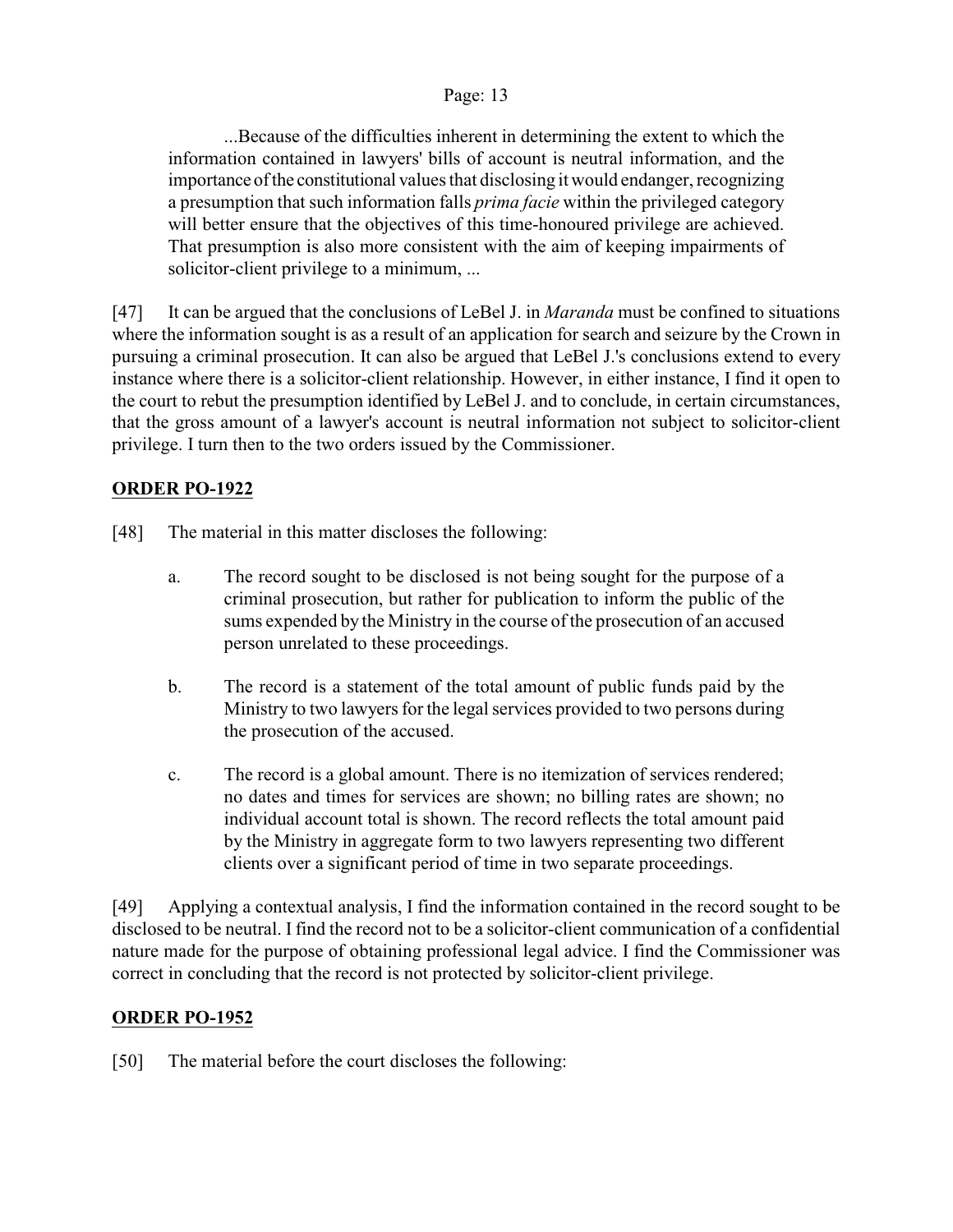- a. The record at issue is a summary of a number of invoices paid as legal fees and disbursements to four lawyers representing an accused on his appeal. The record includes the date, invoice number and amount of several invoices, as well as a sum total of the amount paid between May 26, 1997, and February 8, 2000. The record was created by Crown counsel using information supplied directly from the solicitor's statements of account, which had been submitted to Crown counsel in accordance with s. 684(2) of the *Criminal Code* for payment.
- b. The record reflects the total amounts paid by the Ministry in aggregate form to four lawyers over a three-year period.
- c. The record shows no itemization of services; discloses no billing rates; no individual account total is reflected on the record; it is not possible to ascertain any specific account billing from the content of the record.

[51] Applying a contextual analysis, I find the information contained in the record sought to be disclosed to be neutral. I find the record not to be a solicitor-client communication of a confidential nature made for the purpose of obtaining professional legal advice. I find the Commissioner was correct in concluding that the record is not protected by solicitor-client privilege.

## **(d) Was it reasonable for the Commissioner to decide that the amounts paid by the Ministry did not qualify under the exemption from disclosure of personal information?**

# **ORDER PO-1922**

[52] Section 2(1) of the Act provides as follows:

"personal information" means recorded information about an identifiable individual including

(b) . . . information relating to financial transactions in which the individual has been involved.

[53] Section 21 of the *Act* grants a personal privacy exemption to personal information. Section 2(1) of the *Act* defines "personal information", in part, to mean recorded information about an identifiable individual, including information relating to financial transactions in which the individual had been involved. The Commissioner did not accept the submission of the Ministry that the lawyers to whom the money was paid were readily identifiable, given the nature of the request and the public nature of their identity. The Commissioner found that no individual was identified on the only record that remained at issue in the appeal before him, nor was a dollar figure contained in the record itemized against any individual lawyer. The Commissioner found that the dollar amount was an aggregate of the payments made to two different lawyers and there was no other information contained in the record which would permit the aggregate figure to be broken out.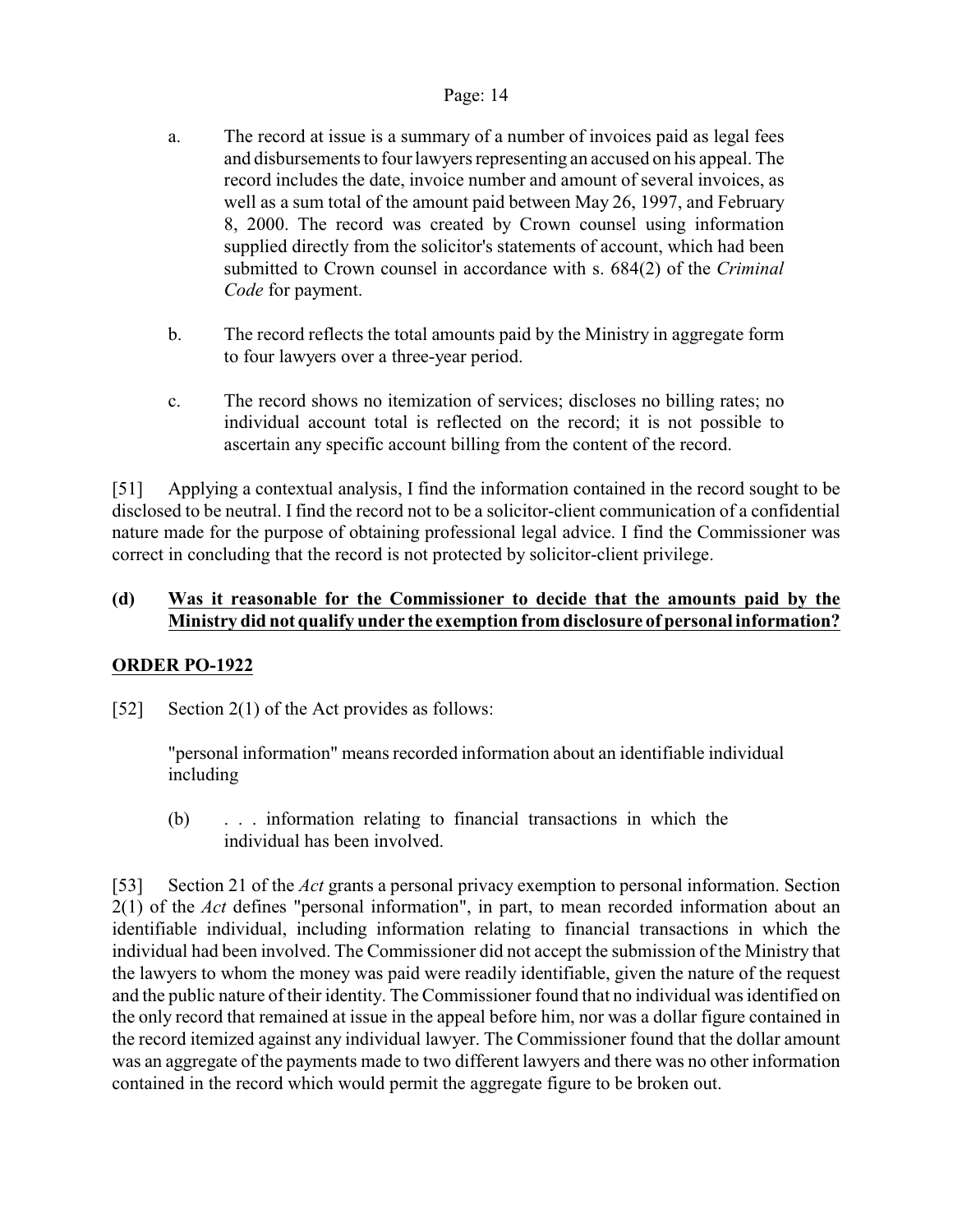[54] The Commissioner further found the record did not contain the personal information of either of the two clients represented by the two lawyers. The individuals were not identified by name on the record. The Commissioner acknowledged that although their identities could perhaps be determined by other means, the actual record at issue in the appeal before him did not contain any information that can be linked specifically to either of the two persons. He found that the disclosure of the record would not increase the likelihood that accurate inferences could be drawn from the record itself. He concluded that the record could not qualify for exemption under s. 21 of the *Act*.

[55] I find the Commissioner was not unreasonable in concluding the record did not qualify for exemption under s. 21. His conclusion with respect to the privacy interest should not be disturbed.

## **ORDER PO-1952**

[56] Section 2(1) of the *Act* provides as follows:

"Personal information" means recorded information about an identifiable individual including

- (b) . . . information relating to financial transactions in which the individual has been involved.
- [57] Section 21(1) of the *Act* provides, in part, as follows:

A head shall refuse to disclose personal information to any person other than the individual to whom the information relates except,

- (f) if the disclosure does not constitute an unjustified invasion of personal privacy.
- [58] Section 21(3) provides as follows:

A disclosure of personal information is presumed to constitute an unjustified invasion of personal privacy where the personal information,

(f) describes an individual's finances, income, assets, liabilities, net worth, bank balances, financial history or activities, or creditworthiness;

# *Affected Lawyers*

[59] The Ministry submitted to the Commissioner that the total amount paid to the lawyers who represented the accused (the affected person) at his appeal qualifies as personal information under s. 2(1) of the *Act*. While the names of the lawyers to whom any money was paid did not appear on the record, the Ministry submitted the individuals to whom the amounts were paid were readily identifiable, given the nature of the request and the public nature of their identity. This, said the Ministry, tied the records to identifiable individuals, i.e., the affected person's lawyer.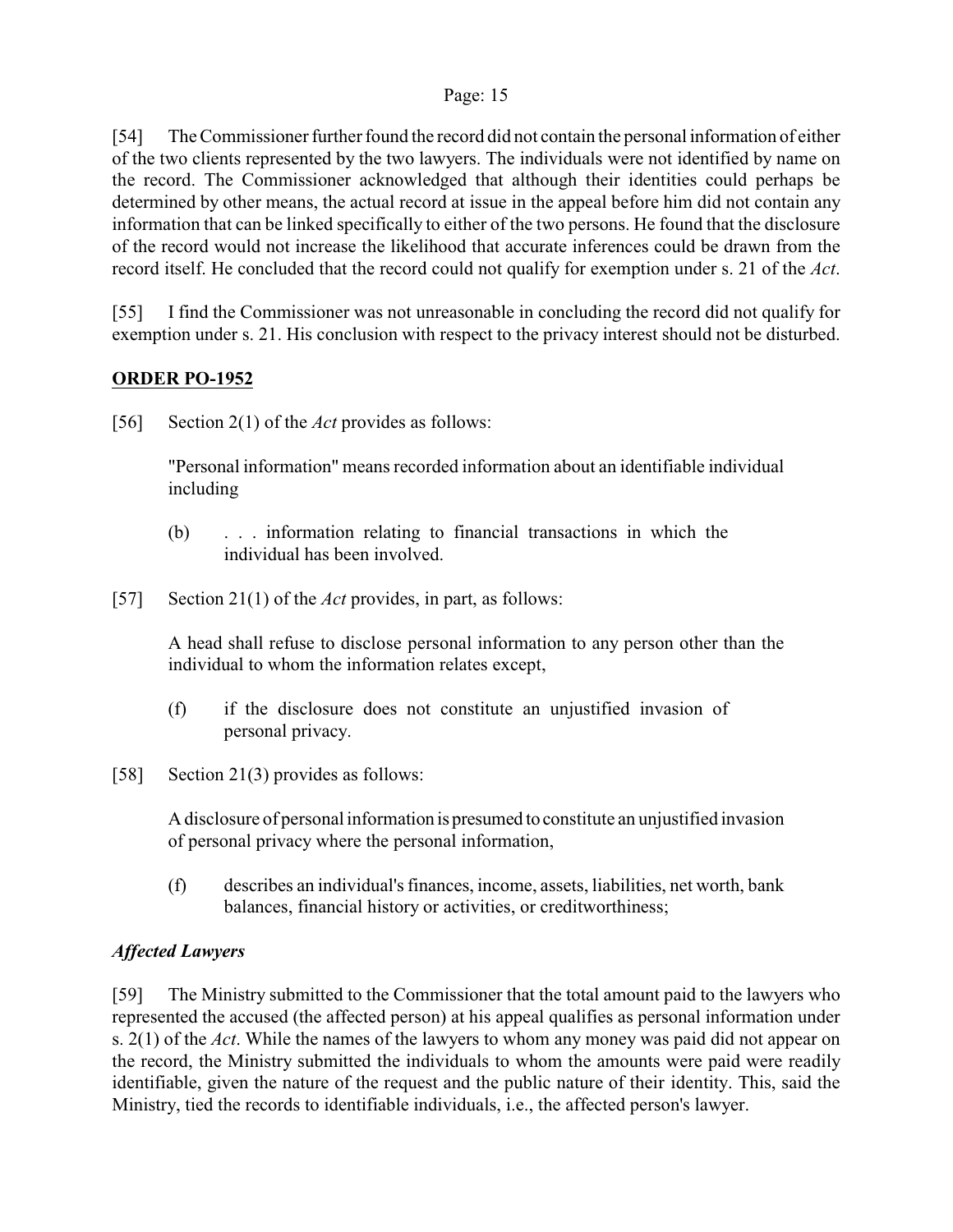[60] Affected lawyer #1 submitted that the information sought was personal information about the lawyers who represented the individual litigant (the affected person) in the Court of Appeal. Lawyer #1 submitted that the record contained a purported summary of a financial transaction in which the lawyers were paid and, accordingly, pursuant to para.  $2[(1)](b)$ , the record related to financial transactions in which an identifiable individual had been involved.

[61] The Commissioner disagreed. The Commissioner pointed out that no individual was identified on the page 1 record, nor were the dollar figures contained in the record itemized against any individual lawyer. The Commissioner did not accept that the content of the record identified the amount billed or paid to any individual lawyer. The numbers in the chart were aggregate amounts relating to four different lawyers and there was no other information contained in this record that would permit this aggregate figure to be broken out among the four lawyers in a way that would identify the amount billed or paid to any individual lawyer by the Ministry. The Commissioner went further to find that absent evidence or argument from the Ministry or the affected lawyers, there was no basis to conclude that information in the page 1 record could be used in conjunction with any other information in order to identify the amount billed or paid to any individual lawyer.

[62] I find that the Commissioner was not unreasonable in arriving at this conclusion.

# *The Affected Person*

[63] Affected lawyer #1 submitted that the information sought was personal information about the individual litigant (the affected person) in the appeal. He submitted that the information was about a financial benefit -- funding for counsel -- received by the affected person pursuant to court order. He referred the Commissioner to the general definition of "personal information" and to para.  $2[(1)]$ (b) referring to a financial transaction in which the affected person received the benefit.

[64] The Commissioner disagreed. The Commissioner found that any financial transactions that formed the basis of the figures contained on the page 1 record were between the Ministry and the individual lawyers, not between the Ministry and the affected person. However, the Commissioner did find that the page 1 record contained information about the affected person in a more general sense. Since the affected person's identity was known to the Requester and others, and the aggregate figures reflected on the record related to various billings or payments made by the Ministry to his lawyers over a period of time, the Commissioner was persuaded this constituted information "about an identifiable individual, the affected person, and fell within the scope of the introductory wording of the definition of personal information in s. 2(1) of the *Act*".

[65] This finding required the Commissioner to consider whether the prohibition against releasing personal information about the affected person fell within one of the exceptions in s. 21(1)(a)-(f) inclusive. The Commissioner found the only exception with potential application in the circumstances of the matter before him was s. 21(1)(f) which reads:

A head shall refuse to disclose personal information to any person other than the individual to whom the information relates except,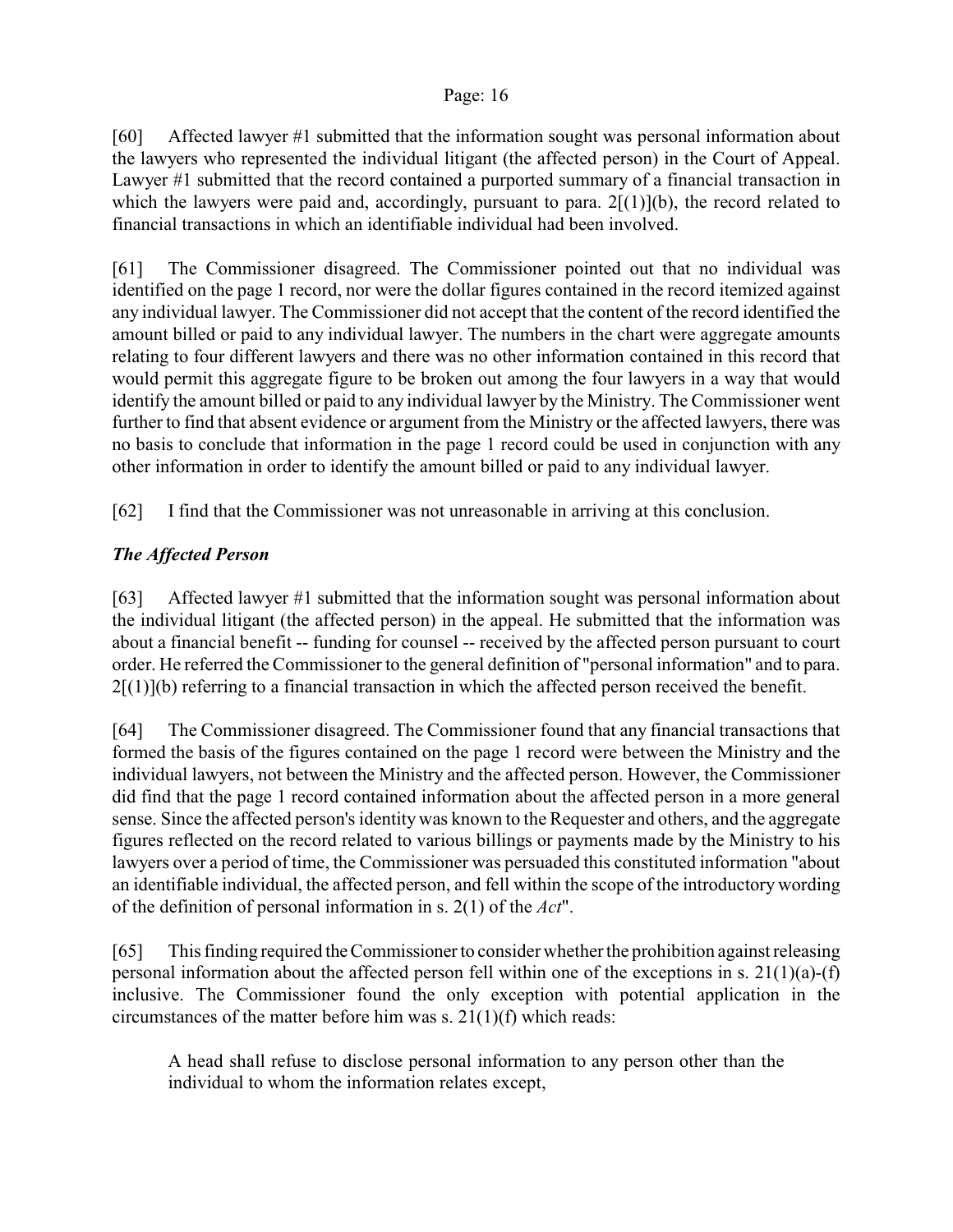(f) if the disclosure does not constitute an unjustified invasion of personal privacy.

[66] Sections 21(2) and (3) of the *Act* provide guidance in determining whether disclosure of personal information would result in an unjustified invasion ofthe personal privacy of the individual to whom the information relates. Section 21(2) provides criteria for the institution to consider in making this determination; s. 21(3) lists the types of information the disclosure of which is presumed to constitute an unjustified invasion of personal privacy; and s. 21(4) refers to certain types of information the disclosure of which does not constitute an unjustified invasion of personal privacy. The Commissioner noted that the Divisional Court has found that once a presumption against disclosure has been established, it cannot be rebutted by one or more of the factors set out in s. 21(2) *(John Doe v. Ontario (Information and Privacy Commissioner)* (1993), 13 O.R. (3d) 767, 106 D.L.R. (4th) 140 (Div. Ct.)).

[67] Lawyer #1 submitted to the Commissioner that the presumptions in s. 21(3)(c) and (f) applied. These sections read:

A disclosure of personal information is presumed to constitute an unjustified invasion of personal privacy where the personal information,

(c) relates to eligibility for social service or welfare benefits or to the determination of benefit levels;

. . .

(f) describes an individual's finances, income, assets, liabilities, net worth, bank balance, financial history or activities or creditworthiness.

[68] The Commissioner noted in his reasons that he had already determined that the page 1 record did not contain information relating to a financial transaction involving the affected person. Applying the same reasoning, he found that the record also did not describe the affected person's finances, income, assets, liabilities, net worth, bank balances, financial history or activities or creditworthiness. The Commissioner repeated that any aspects of the page 1 record that concerned finances related to the affected lawyers and not to the affected person.

[69] The Commissioner found that the application of s. 21(3) (c) was narrowly restricted to social services or welfare benefits which had no relevance in the context of the matter before him. He accordingly found that none of the s. 21(3) presumptions applied to the personal information of the affected person contained in the page 1 record.

[70] The Commissioner then reviewed the listed factors in s. 21(2) that favour privacy protection and found that none applied in the circumstances. He noted the fact that the affected person received legal services from the affected lawyers was a matter of public record and widely known. He found the information to be accurate and reliable (para. (g)); neither confidential nor highly sensitive (paras. (f) and (h)); and did not have the capacity to expose the affected person unfairly to pecuniary or other harm or to unfairly damage his reputation (paras. (e) and (i)). He found that disclosing the aggregate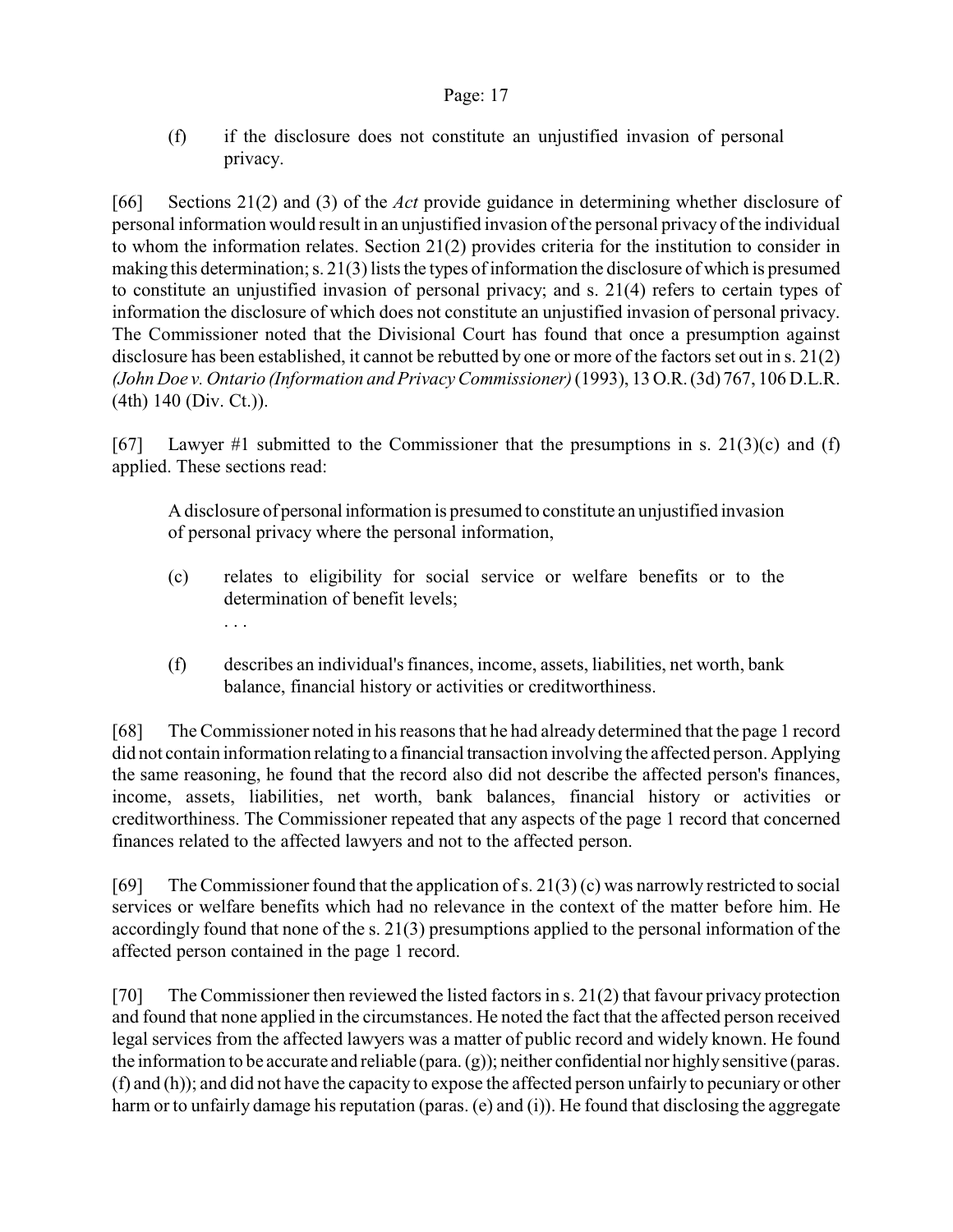amounts billed by or paid to the four affected lawyers by the Ministry for the legal services did not render any of those factors relevant.

[71] The Commissioner then went on to consider the provisions of s.  $21(2)(a)$ :

A head, in determining whether a disclosure of personal information constitutes an unjustified invasion of personal privacy, shall consider all the relevant circumstances, including whether,

(a) the disclosure is desirable for the purpose of subjecting the activities of the government of Ontario and its agencies to public scrutiny.

[72] The Commissioner noted the affected person was convicted of first degree murder after a highly-publicized and controversial trial. He applied for and was granted the right to have counsel appointed under s. 684(1) of the *Criminal Code* to represent him on an appeal. That application and the subsequent appeal were also the subject of significant media and public attention. In the Commissioner's view, the provision of public funds in order to represent the affected person on appeal was one component of the broader public interest in the matter. The Commissioner accepted the basic position of the Requester that disclosing the aggregate figures reflecting the costs for the legal services was desirable for the purpose of subjecting the Ministry to public scrutiny. He found the factor in s.  $21(2)(a)$  a relevant consideration.

[73] Having found no relevant factors favouring privacy protection and one favouring disclosure of the personal information of the affected person, the Commissioner concluded that disclosure of the page 1 record would not constitute an unjustified invasion of the affected person's privacy.

[74] I find the Commissioner's decision on this point is not unreasonable.

- [75] The application for judicial review is denied.
- [76] The parties have 30 days to make written submissions as to costs.

I agree. — LANG J. CARNWATH J. I agree. — SOMERS J.

**Released: April 14, 2004**